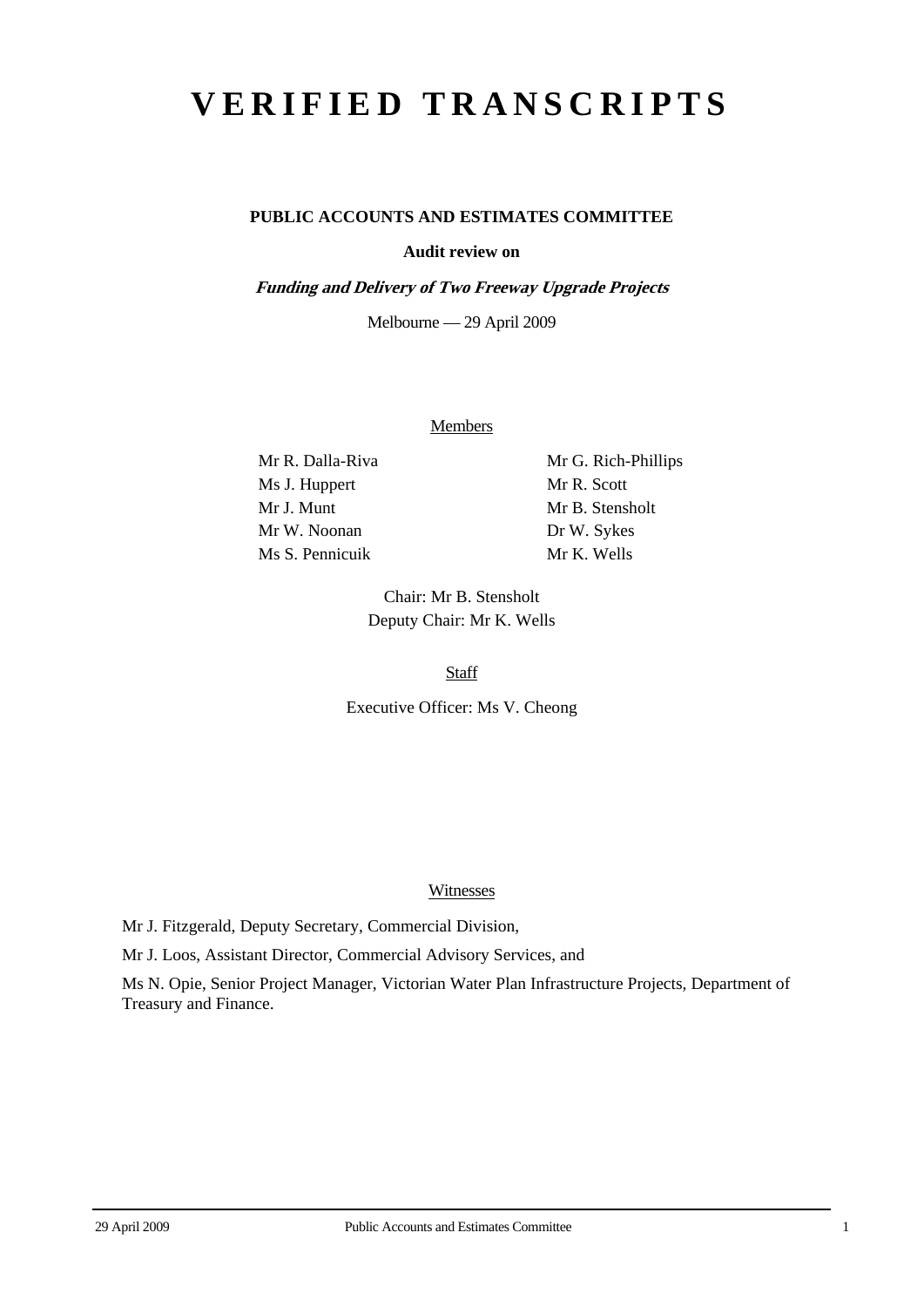**The CHAIR** — I declare open the Public Accounts and Estimates Committee hearings into the review of the Auditor-General's audit findings and recommendations, August 2007 to February 2008 addressing the following audit: *Funding and Delivery of Two Freeway Upgrade Projects*. I welcome Mr John Fitzgerald, Deputy Secretary, Commercial Division; Mr Jason Loos, Assistant Director, Commercial Advisory Services, and Ms Natalie Opie, Senior Project Manager, Victorian Water Plan infrastructure, Department of Treasury and Finance. Members of the public and the media are also welcome.

According to the guidelines for public hearings I remind members of the public that they cannot participate in the Committee's proceedings. Only officers of the PAEC secretariat are to approach PAEC members. Departmental officers, as requested by the deputy secretary, can approach the table during the hearings. Members of the media are also requested to observe the guidelines for filming or recording proceedings in the Legislative Council committee room. All evidence taken in this committee is taken under the provisions of the Parliamentary Committees Act and protected from judicial review; however any comments made outside the precincts of this hearing are not protected by parliamentary privilege. There is no need for evidence to be sworn. All evidence given today is being recorded. Witnesses will be provided with proofed versions of the transcript, to be verified and returned within two working days. In accordance with past practice, the transcripts and PowerPoint presentations will then be placed on the Committee's website.

Following a presentation by the Department of Treasury and Finance, committee members will ask questions relating to the audit findings and recommendations. Generally the procedure will follow that related to questions in the Legislative Assembly. I ask that all mobile telephones be turned off, and I now call on the deputy secretary to give a presentation on the Funding and Delivery of Two Freeway Upgrade projects audit.

**Mr FITZGERALD** — By way of introduction, on 20 March 2009 PAEC sought details on actions undertaken or that are undertaken by DTF to address the recommendations made by the Auditor-General in his report *Funding and Delivery of Two Freeway Upgrade Projects*. DTF provided a response on 20 April this year to a detailed set of questions pertaining to the Auditor-General's findings and recommendations on funding and delivery of two freeway upgrade projects.

I am appearing on behalf of Mr Grant Hehir, Secretary of DTF, to elaborate on the DTF response to the Committee and answer any further questions. DTF is responsible for developing policies and guidance material across a range of areas, including procurement and asset investment. These policies and guidelines include the Victorian Government Purchasing Board policies and guidelines, which set minimum standards for procurement of non-construction goods and services in Victorian government departments and some agencies using the *Investment Lifecycle Guidelines*, Gateway review guidelines, Partnerships Victoria policy and guidelines and *Project Alliancing Practitioners' Guide*. These materials are developed in consultation with practitioners and stakeholders and are periodically revised and updated to reflect lessons learnt and the evolving market practices. The application of these policies is promoted through the internet, training and seminars offered by the department, as well as direct advice provided to agencies through our client service areas.

The Tullamarine–Calder Interchange, referred to as the TCI project, was the first alliance agreement entered into by VicRoads and one of the first alliances in Victoria. Specifically the business case for this project was prepared and submitted two years before the DTF's alliance and better practice guidelines were released. DTF observed and participated in key aspects of the project, including selection of partners and project delivery. As such, much of the experiences and learnings of the TCI project were captured, and key personnel from the TCI project were involved in the development of the procedures and good practice standards reflected in the DTF *Project Alliancing Practitioners' Guide*.

DTF continues to monitor industry developments, and DTF's alliancing team has commenced working closely with VicRoads on its planning on alliancing projects of the M80, which is an upgrade between the airport and Sydney Road; Anthony's Cutting, a section of the Western Highway near Melton, north-west of Melbourne; and the Springvale Road upgrade. VicRoads has requested DTF's input and critical review of its planning processes and resourcing of alliancing.

To VicRoads' credit, it has sought a before-and-after assessment by the DTF alliancing team of VicRoads capability during the course of those projects. It is still too early for DTF to comment authoritatively on the planning processes and resourcing of VicRoads through the alliancing projects identified above. We commend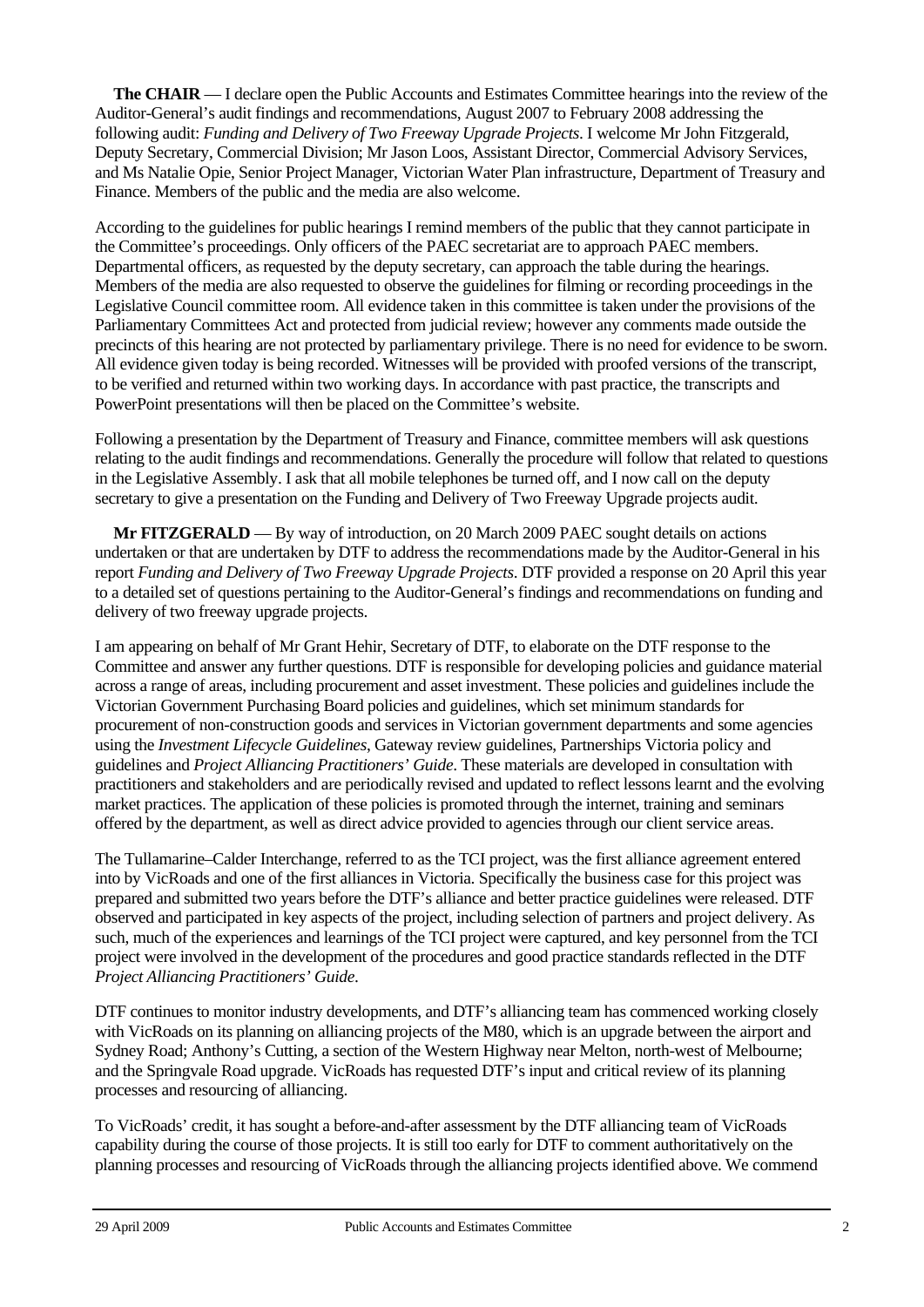VicRoads on its strong appetite for continuous improvement and ongoing attention to the development of its capabilities and skills for managing alliance contracts.

In respect of recommendations 3.1, 3.2, 3.3, 4.1 and 4.2 of the Auditor-General's report, I would like to make a number of comments. A number of the recommendations dealt with the content of business cases, and I note that VicRoads accepted these recommendations and amended their internal guidance material accordingly. DTF recognises the importance of robust analysis as part of the business case process, as this ensures that government takes into account the benefits and costs of an investment proposal in its decision-making process. DTF works with VicRoads to assist them in the development of their investment proposals and also advises VicRoads on the consistency of these proposals with the recently released *Investment Lifecycle Guidelines*, in particular, business case development.

In respect of recommendations 3.7, 3.8 and 3.9 of the Auditor-General's report, DTF is currently developing supplementary guidance on project governance. This subject is covered briefly in the current *Investment Lifecycle Guidelines*, but not to the level of recording standards for documenting meetings, decision making and ensuring an audit trail. DTF sets higher level policy guidance; it does not and will not provide guidance at this administrative level. Departments are encouraged to develop more detailed guidance, where required, for their agency. The former Department of Infrastructure, now the Department of Transport, has developed detailed guidance for governance such as steering committee composition and processes, including the recording of decisions and risk and issue registered templates and so on. It is understood that these have been made available to VicRoads.

The *Investment Lifecycle Guidelines*, the Gateway review process and the alliancing guidelines all have an expectation of a post-commissioning review to establish suitability for purpose benefits achieved against expectations and issues with the process. These matters are vital to accountability, future management and learning for future projects. VicRoads is cognisant of the various policies and guidelines and is seeking to incorporate stronger project, assurance — for example, through the use of the Gateway reviews — to improve project outcomes. VicRoads project managers are liaising with the Gateway unit in DTF to ensure timely scheduling of reviews for their projects, including the Gateway 6 review benefits evaluation on the TCI project, which is likely to occur in July this year.

In relation to alliancing, the *Project Alliancing Practitioners' Guide* was released in April 2006 by DTF. It incorporates a value-for-money reporting requirement to encourage the capture of lessons on specific projects. DTF has initiated an extensive review of the government's position regarding the delivery of alliance projects. This review is being conducted collaboratively with the treasuries of Western Australia, Queensland and New South Wales. The treasuries of Victoria, Western Australia, Queensland and New South Wales have established a steering committee chaired by Victoria for the following work program: the planning and implementation of a national alliancing benchmarking study entitled 'In pursuit of additional value'. Academic and industry experts have been appointed to conduct this benchmarking study.

Separate state-based reference groups, including one made up of members of the Alliancing Association of Australasia, are being established. The study is expected to be completed in August this year. The aim of the study is to dimension the incremental value-for-money opportunities offered to government and the taxpayer by project alliancing delivery as compared against alternative procurement models; develop a set of common principles that each member state would be comfortable to adopt; redevelop the current Victorian alliance guidelines in line with benchmarking study insights, lessons learnt and new policy principles into guidelines that each state would be comfortable to adopt; develop and recommend training programs that support the new policy and guidelines; and, finally, receive and monitor feedback from key stakeholders.

**The CHAIR** — This is the submission you sent us?

**Mr FITZGERALD** — Predominantly, yes.

**The CHAIR** — You can particularly focus on anything additional you have to your submission.

**Mr FITZGERALD** — I have only got a couple of minutes to go. In addition to the above initiatives, the steering committee is considering other specific matters for analysis and consideration — for example, project alliance and insurance. In respect of recommendations 3.4, 3.5, 3.6, 4.3 and 4.4, the Victorian Government Purchasing Board's good practice guidelines on the conduct of commercial engagement in government, which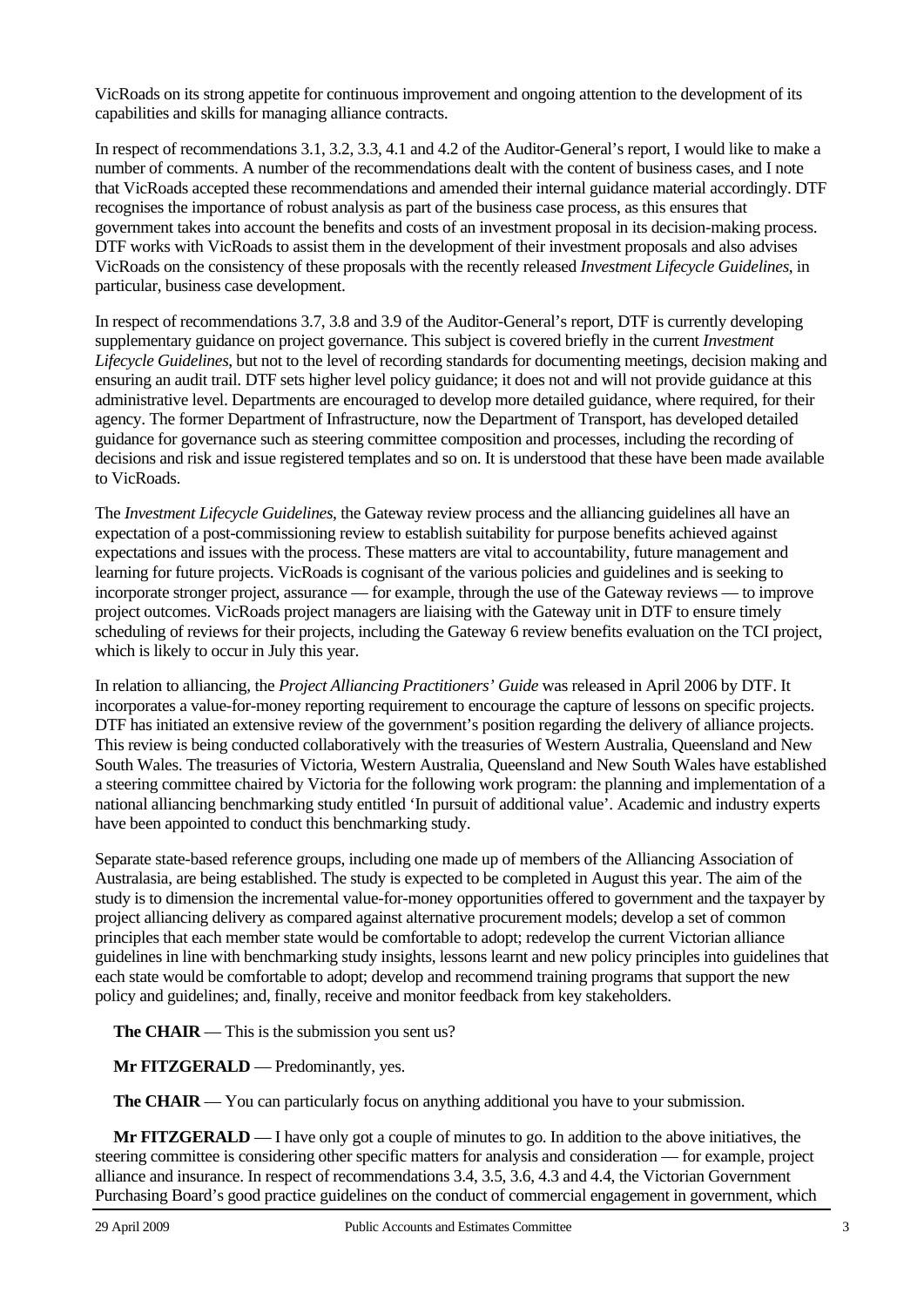deals with the probity standards and the application of probity auditors and advisers, are subject to ongoing review. It is likely that these guidelines will be reviewed in the near future, either as part of the normal refreshment process or as part of the broader policy review arising from the FMA reform project.

The respective roles and the suggested templates for both sign-offs are appropriately detailed and explicit in the DTF good practice guidelines. The utilisation of separate probity auditor and probity adviser roles in any one project is best left to the department's responsible officer. It is not always correct to assume that major projects — 'major' in the sense of costs — have more probity risks than smaller projects. The existing guidelines promote a determination of the extent of the external probity effort based on an assessment of the probity effort required commensurate with the probity risks.

**The CHAIR** — Thank you very much for that. It might be useful in helping us complete our report — you mentioned a couple of major guidelines, et cetera, there; is it possible to get a copy of those?

#### **Mr FITZGERALD** — Yes.

**Ms MUNT** — Thank you, Chair. I would just like to ask a question about the decision-making process for the procurement, for the TCI in particular — I think the M1 was a different process. I refer you to page 42 of *Funding and Delivery of Two Freeway Upgrade Projects*, a report of the Auditor-General. I will quote from that:

The state did not conduct a formal, documented risk assessment of either encashment transaction. This notwithstanding, the state did identify the major risks relevant to the transaction and employed effective strategies to manage the risks that were identified.

In addition, the state identified that there were risks for the state by holding the concession notes. Accordingly it was concluded that there were significant advantages in relation to risk mitigation to the state in encashing its interest in the concession notes, as part of the financing arrangements for the M1 upgrade project.

Further back in the report it actually talks about the process that was gone through by the Department of Treasury and Finance where an independent adviser was actually employed — is that correct? — to make recommendations to you. Can you just take me through that process a little bit further?

**Mr FITZGERALD** — Yes. It was a long time ago, and it was not specifically sought in these proceedings.

**Ms MUNT** — It is part of the Auditor-General's report.

**Mr FITZGERALD** — There was a process. We went through a process of appointing an adviser. There was the appointment of an adviser, which was Rothschild at the time. They did provide DTF with advice on the transaction.

**Ms MUNT** — That was the process that you went through for the procurement of these two projects? What process was actually gone through?

**Mr FITZGERALD** — That was the process we went through for the appointment of an adviser on the negotiations on the concession notes. In fact I think that is where I would see some separation in terms of the questions that have been raised here and the terms of reference for this inquiry, because that adviser was specifically used for the negotiation of the concession notes not for the process of development of this project as a capital project.

**Mr WELLS** — On page 30, 'Assessment of the alternatives' regarding the M1 project, the Auditor-General states:

The analysis did not set out any information in relation to the alternatives beyond the next five years nor did it consider how any debt financing might be repaid in the future.

Then the Secretary of the Department of Treasury and Finance stated:

It was unnecessary to explicitly 'consider how any debt financing might be repaid in the future' because:

it would have been repaid out of budget surpluses …

Why did your department make that comment?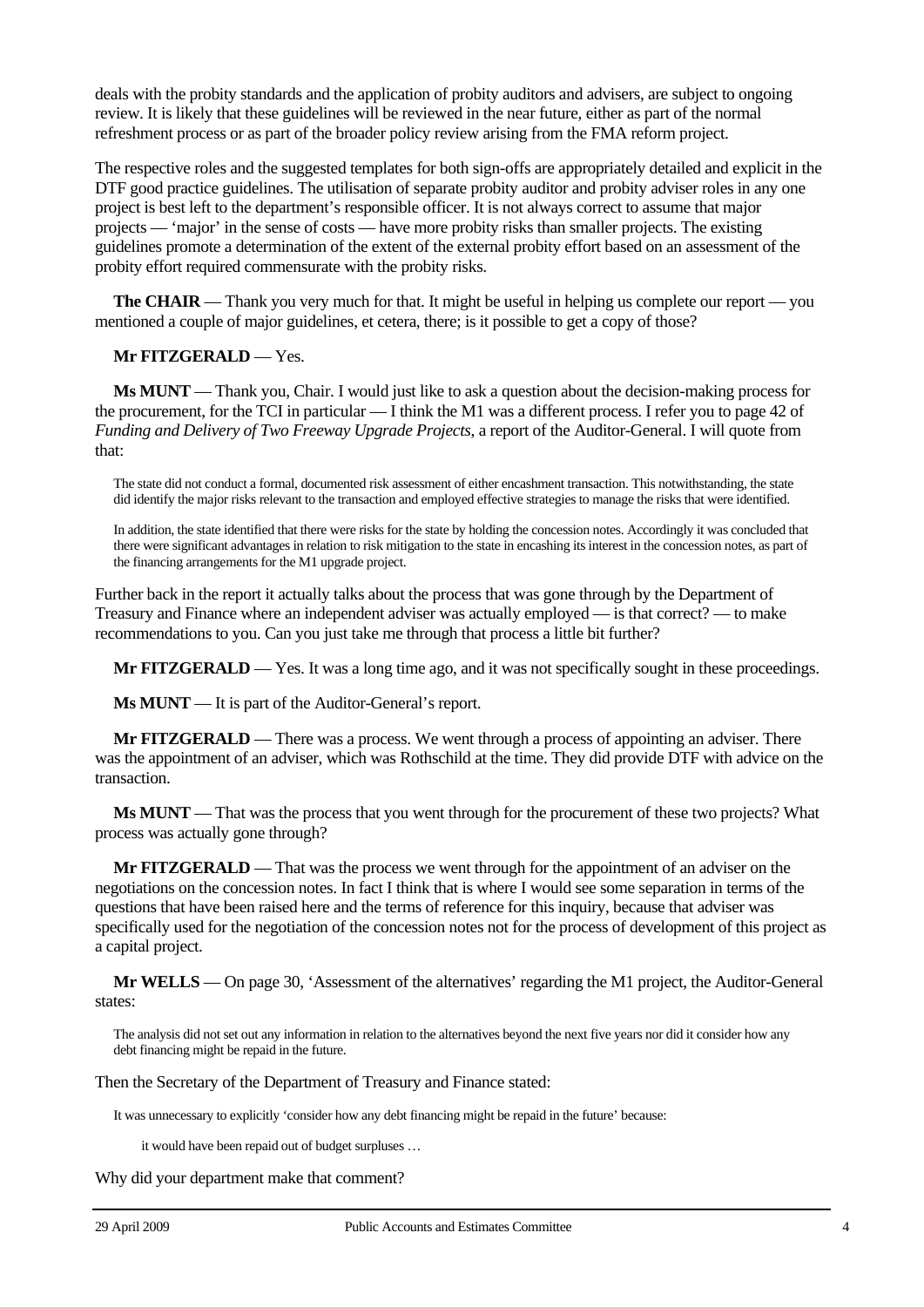**Mr FITZGERALD** — Can you refer me to the page?

**Mr WELLS** — Sure. Page 30, the Secretary's comment where he stated:

It was unnecessary to explicitly 'consider how any debt financing might be repaid in the future' because:

it would have been repaid out of budget surpluses …

What I want to know is why the Department of Treasury and Finance made that statement.

**The CHAIR** — Where is the Secretary's statement?

**Mr FITZGERALD** — I cannot see it, sorry.

**The CHAIR** — It is not on page 30.

**Mr WELLS** — I am sorry — page 4. Page 30 is where it is set out and on page 4 is the response provided by the Secretary of the Department of Treasury and Finance. The fourth dot point down: 'It was unnecessary to explicitly …' blah, blah, blah. The question is: why did the department make that comment.

**Mr FITZGERALD** — It goes on to say:

The potential contribution of concession fees to such surpluses was considered as part of assessing the appropriate discount rate on the concession notes.

They are two separate issues. To consider how any debt financing might be repaid in the future, if the state undertook the financing of this project — and I think this is the point — it would not have debt financed it; it would have been paid out of surpluses. Government would have had to find the money from budget surpluses in the forward years to actually pay for the project.

**Mr WELLS** — But you are not answering the question. The reason I am asking is because the department has responded in a particular way, that it did not have to set out a debt repayment plan because the payments would be made out of budget surpluses. What I am wanting to know is, on what logic have you based that response to the Auditor-General's report?

**Mr FITZGERALD** — I think the point of that answer is VicRoads does not borrow to pay for its projects. It does not borrow from TCV or from the private sector or banks or anybody. If this was a project that was being funded by government, the point is we would not have borrowed money to actually pay for this project; we would have had to pay for the project through surpluses. Hence there was no borrowing program that we had to consider in terms of how that might be repaid, because we would not have borrowed the money in the first place.

**Mr WELLS** — On what logic do you make that statement that all future debt-funded infrastructure projects will be repaid out of budget surpluses?

**Mr FITZGERALD** — Correct me if I am wrong, but VicRoads is not a borrowing authority, so VicRoads does not borrow. It is treated in the same way as a general government sector department. It is considered as part of the general government; the general government never borrows for any of its capital projects. Capital projects within the general government sector are funded through budget surpluses. The comparison to any other arrangement in terms of financing for this project always had to be surpluses and not borrowings, and therefore there is no consideration of how we would repay those borrowings.

**Mr WELLS** — Let me ask it a different way then. Is it still the policy of DTF that you will have debt funding that will be financed from budget surpluses? Is that still your policy?

**The CHAIR** — I think that might be one for the estimates rather than necessarily for the audit today, insofar as it relates to  $-\frac{1}{x}$ 

**Mr WELLS** — No. You have answered it in a particular way in the response. I want to know whether that is still your policy. I mean, it is very clear.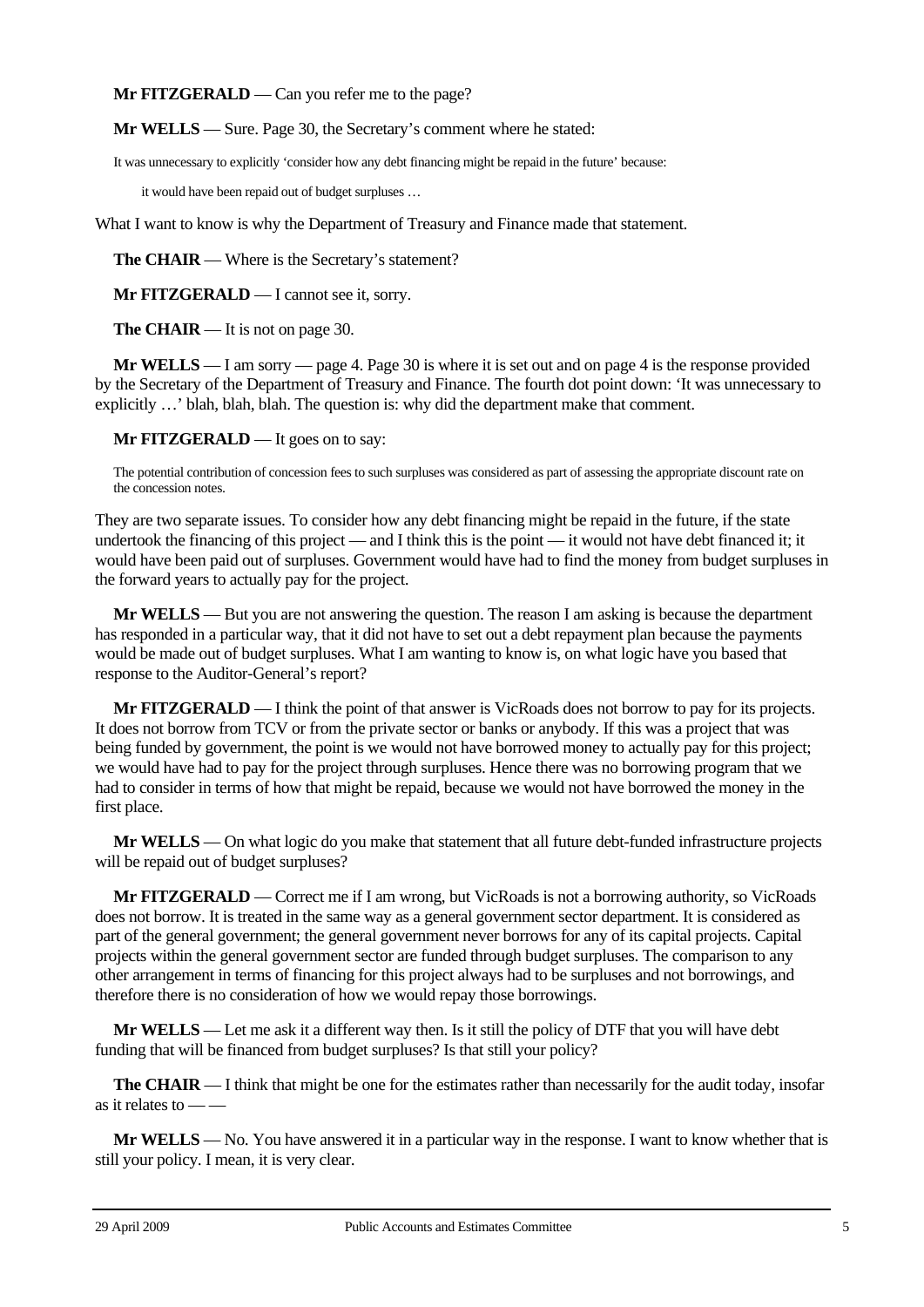**Mr FITZGERALD** — Our policy is still such that if a general government sector entity requires funding for a capital project, then it will be provided through government surpluses.

**Mr WELLS** — If we do not have surpluses, what happens?

**Mr FITZGERALD** — That is a decision for government.

**Mr WELLS** — But then that contradicts what DTF has said.

**Mr FITZGERALD** — If you do not have surpluses, government may borrow through a global borrowing program through Treasury.

**Mr WELLS** — But that is not what you have said in the response to the Auditor-General. That would be different if there are no budget surpluses. That is the point I am making — for example, if there are no budget surpluses in this budget, does this statement then become null and void?

**The CHAIR** — This statement was made a year and a half ago.

**Mr WELLS** — Yes, I know, but that is the point. That is the question: do you still have the same policy? Does DTF still have the same policy that it does not have to explicitly consider how debt financing might be repaid in the future because it would have to be repaid out of budget surpluses? The question is: is that still the policy of DTF?

**Mr FITZGERALD** — Yes, it is.

**Mr WELLS** — It is still the policy? And if there are no surpluses, what happens?

**Mr FITZGERALD** — You either do not undertake the project if you do not have surpluses with which to fund it, or you use your global borrowing program to borrow money I guess to pay for these projects.

**Mr WELLS** — Okay. How would that be repaid if there are no surpluses?

**Mr FITZGERALD** — That would be repaid over time from budget surpluses. You would have to actually allocate future budget allocations to meet the interest and repayment obligations that you have on the loan. But the money that government borrows through its global borrowing program through the Treasury Corporation of Victoria might fund many projects across the general government sector, so that program cannot be and is not related in any way specifically to a particular project. Any money that the state has borrowed, and it has borrowings of several billion dollars currently, that will have to be refinanced over time or ultimately repaid through budget surpluses in future years. But that is unrelated to the repayment of debt in respect of any particular project within the general government sector.

**Mr WELLS** — I understand that. But if there are no surpluses; that is the point — —

**The CHAIR** — It is a hypothetical question.

**Mr FITZGERALD** — You could assume there are no surpluses for ever more.

**The CHAIR** — You might wish to take this up further with the Treasurer next week. Insofar as we are dealing with the audit here, I am not sure we can pursue this one much further.

**Mr NOONAN** — I note from your opening comments, John, that you really commend VicRoads in terms of their processes. In your response you talked about their strong appetite for continuous improvement, and you actually referred to a before-and-after assessment process which they undertake as part of their projects. I wonder whether you might elaborate on the before-and-after assessment processes in terms of what you are seeing, and also talk about the DTF's role in continuing to work with VicRoads and the Department of Transport in terms of what you referred to as the *Investment Lifecycle Guidelines*, which you also referred to in your response.

**Mr FITZGERALD** — Perhaps I can explain the relationship with some of this guidance material. There is the investment lifecycle guidance material which does what it says it does. Sitting under that is a Gateway review process that we undertake, and they are linked. There are a separate set of policy guidelines that we now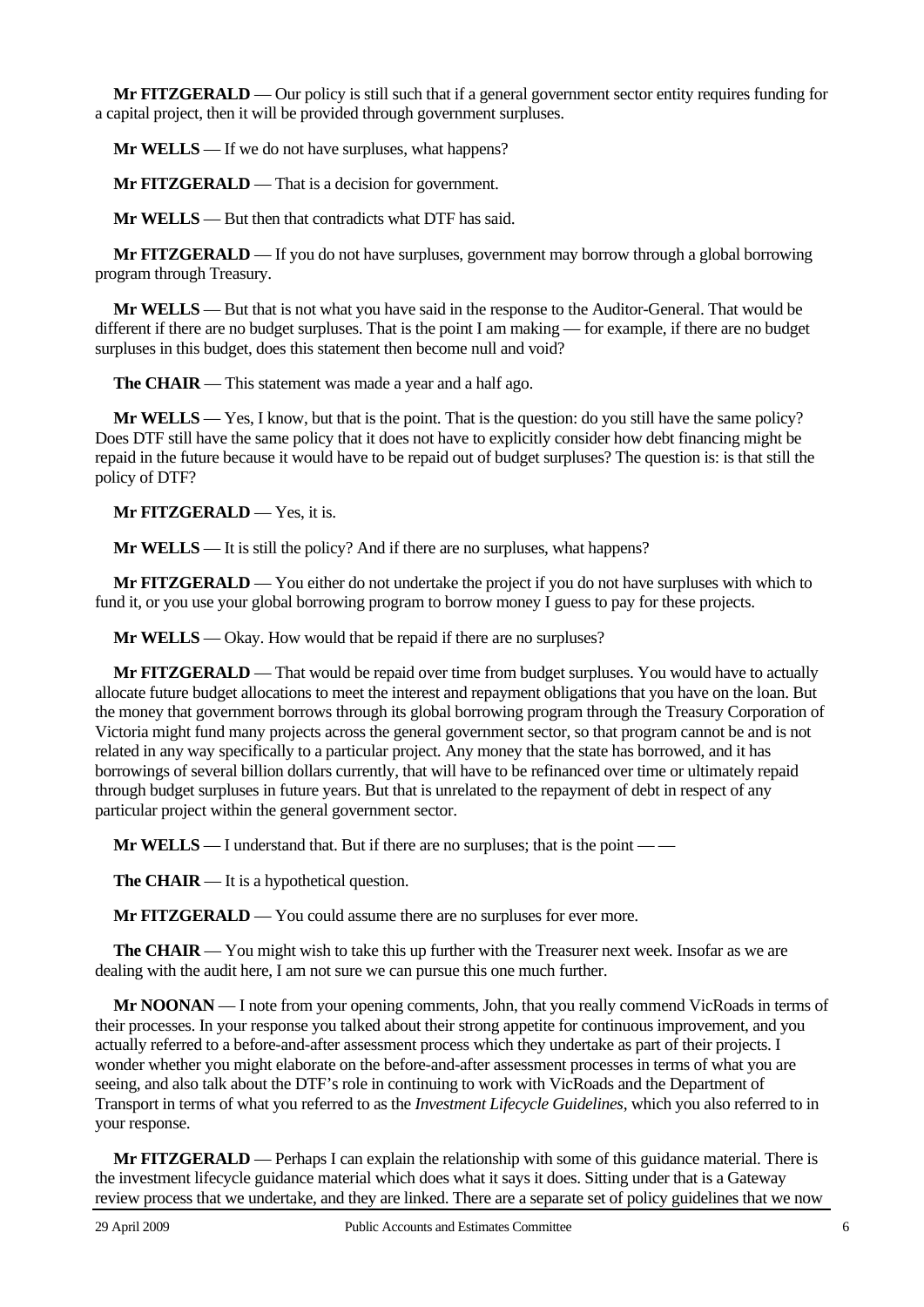have in respect of alliancing, and our relationship — or interaction — with VicRoads is different in respect of both of those. At the time when these projects were undertaken or commenced and the Auditor-General reported we did not have our investment lifecycle guidance material available but we did have our Gateway review process.

There are six steps in the Gateway review process from the beginning of a project through to a post-project review. Those guidelines and those reviews more precisely are available to all government departments and agencies. They undertake a review process throughout the project. The review panel gives them advice along the way at each Gateway review to help them to improve their process and to make sure any gaps in the process are covered before they move on. Then at the end of that process a review team goes back to do a high level review — it takes approximately four days to undertake one of these reviews — and looks back over the project from the point of view of what could have been done better and what achievements could have been improved. There are lessons to be learnt for the project team, and we feed those lessons back into the government lifecycle guidance material which gives us some continual improvement. That is how that works.

There are the alliancing guidelines which we developed in 2006, and with some experience we are reviewing those again now. It is a little different in terms of how it works. It is a set of guidelines; it is not a policy but guidelines that again any government department or agency can use. It sets out a detailed process of the various steps for how they might undertake an alliancing arrangement. Within the Commercial Division of Treasury we participate in some of that process very much from a policy perspective. What has been learnt, and in the case of alliancing, how the guidelines are working and where they could be improved, again learning from the process. Now, close to three years on, we are about to review those alliance guidelines, as I talked to you about, with a view to improving them and taking them to a national level because other jurisdictions, particularly Queensland, now have a lot of experience in alliancing in their own right, and we want to take advantage of their experience as well.

**Mr NOONAN** — The guidelines were developed a couple of years after this alliance project?

## **Mr FITZGERALD** — Yes.

**Mr NOONAN** — I do not think I recall the TCI project having the follow-through in terms of the development of the guidelines. Was this project one of the main examples in terms of developing the guidelines — essentially picking it apart?

**Mr FITZGERALD** — Yes. There was a lot of interaction with VicRoads and the experiences they had with this project. VicRoads was one of the early movers in terms of an agency that took up this type of procurement. There was a major contribution about the experience they had with this transaction in the development of those initial guidelines.

**Ms PENNICUIK** — There seems to be a growing enthusiasm for the use of alliances in the public sector. From your perspective what are the capabilities and skills that are vital for the successful governance and management of alliance projects, and do you foresee a growing use of them in the Victorian public sector?

**Mr FITZGERALD** — This has to be opinion on my behalf; it is not factual, but yes you are correct. Alliancing has been a growing form of procurement for major capital investments by governments across Australia, and we see that in Victoria. The growth in the alliancing market was actually one of the reasons why we developed some guidelines. We felt we needed something around these guidelines. There is evidence that alliances are gaining increasing momentum as a project delivery practice. Since 2005 the number of alliance projects has increased by 120 per cent. That confirms your point of view. The second part of your question?

**Ms PENNICUIK** — What skills and capabilities do you think are needed to manage them?

**Mr FITZGERALD** — They need good governance arrangements. In terms of skills, the important thing about alliances is that skills need to be equally balanced on both sides of the alliance. On the side of government, I think the most important skill is good commercial experience and acumen rather than perhaps more of a hard legal approach that we have seen in some of the D and C type or harder contracts. Certainly strong commercial skills and strong skills around good judgement are important.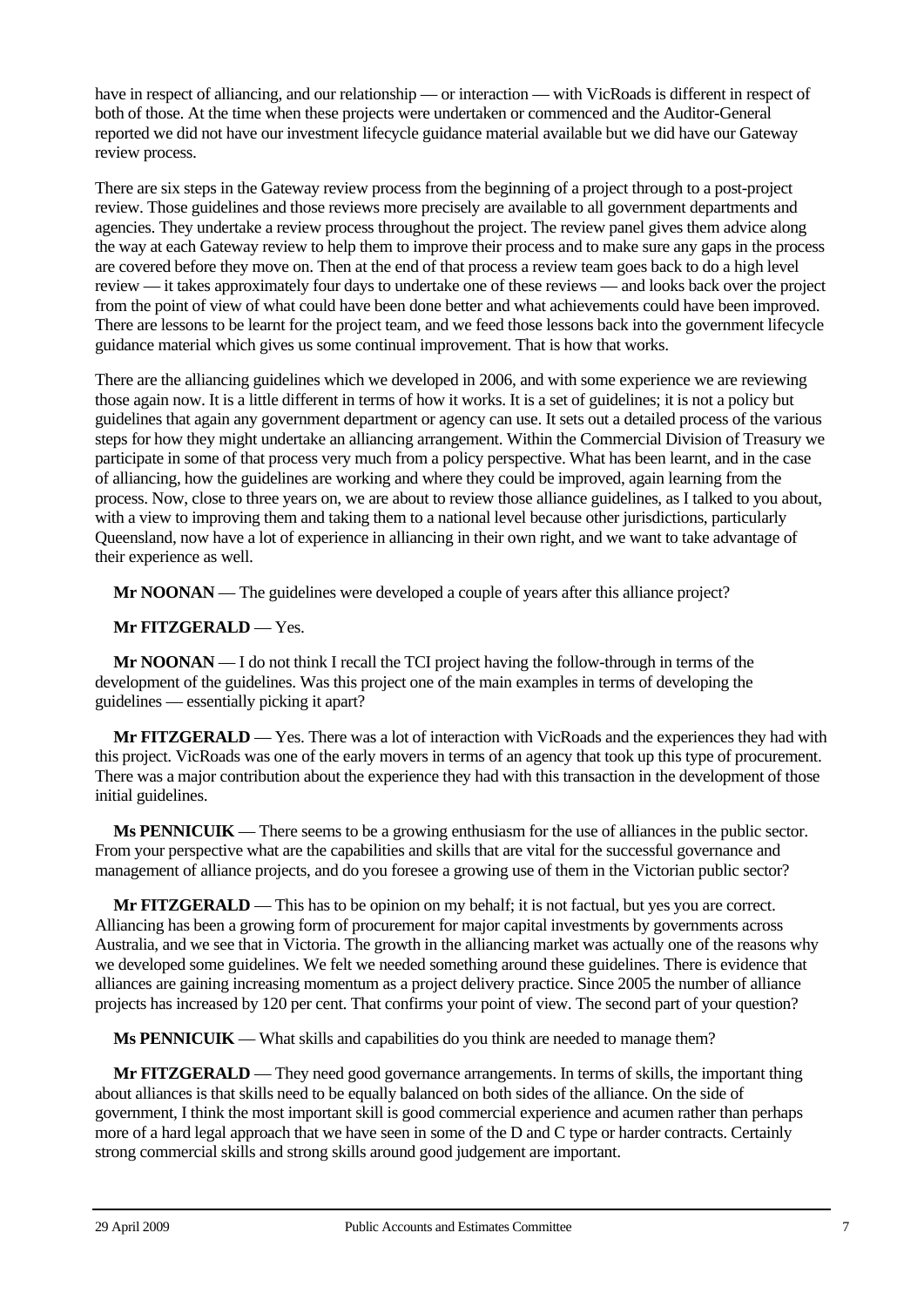I will just go on to mention that in terms of our use in Victoria, we see alliances perhaps as valuable where you are dealing with a project that has very specific or difficult risks to manage, particularly if it is difficult to understand at the outset who might be best placed to manage those risks — complex risks that are difficult to manage, and risks that are difficult to attribute to one party versus the other. We see a fairly narrow use of alliances going forward. Whilst we are hearing a lot about them and there are some large alliance projects, I think we probably will not see alliancing making up more than about 10 per cent of the total capital investment by the state.

**Ms PENNICUIK** — Just as a follow-up question, you are saying about 10 per cent and there is a general enthusiasm for them, what do you see the downside or disadvantages or risks in the use of alliances that we need to look out for?

**Mr FITZGERALD** — There is always downside to risks.

**Ms PENNICUIK** — We are not hearing much about them.

**Mr FITZGERALD** — One of the risks is having on both sides of the alliance similar skill, because alliances are based on a risk-reward formula, so you share risks but you share rewards. I think for practitioners to clearly understand the complexity of the risks and to create the right reward structure that incentivises both parties to equally get the best outcome is a major challenge in these alliances. If you do not actually spend a lot of time getting that right, I think that is where you would likely see a failure. It also relies on a lot of independent assessment of the costings et cetera associated with the construction component. They are available in the market. I think it is managing that independent costing process that is also a challenge. In the projects that we would support as alliances, it may well be that other forms of procurement create high risks in terms of the sorts of outcomes you are wanting to achieve.

**Ms PENNICUIK** — Chair, can I ask one follow-up question to that?

**The CHAIR** — Quickly — you will get a reputation!

**Ms PENNICUIK** — It sort of fits in, because, Mr Fitzgerald, you were mentioning independent analysis and you were saying you were doing a review of alliances and your alliance guidelines. Is that taking into account all alliances? You are going to review the alliance guidelines by looking at the alliance projects. Is there some independent aspect to that? Is it just being done by DTF?

**Mr FITZGERALD** — No, we will have advisers we are engaging to work on this, so there is predominantly an engineering advisory firm that is helping us work through this, who have experience in alliancing and are very experienced in costing projects et cetera — so very technical expertise. We are also engaging with Melbourne University, so it will participate in this study as well. Remember that we do have other states involved. In terms of the projects that will be reviewed, there will be a selection; we cannot possibly review them all across Australia because it would take us 10 years to get through it. So there is a selection of projects. There is a sample of eight nationally across different sectors with different characteristics, so we can get a good understanding of the different approaches being taken.

**Ms PENNICUIK** — Can you tell us which eight they are or some of the clients?

**The CHAIR** — You might take that one on notice, I think.

**Ms PENNICUIK** — On notice.

**Ms HUPPERT** — You talked before in your response to the questions about the Gateway process, in particular the Gateway 6 review, the fact that the Gateway 6 review for the TCI is proposed to be held in July 2009. Is this appropriate timing, given that the project will have been completed about 18 months prior to that, December 2007?

**Mr FITZGERALD** — It is not inappropriate.

**Mr DALLA-RIVA** — Good answer. Next question?

**Ms HUPPERT** — What sort of factors need to be taken into account in the timing of these types of reviews?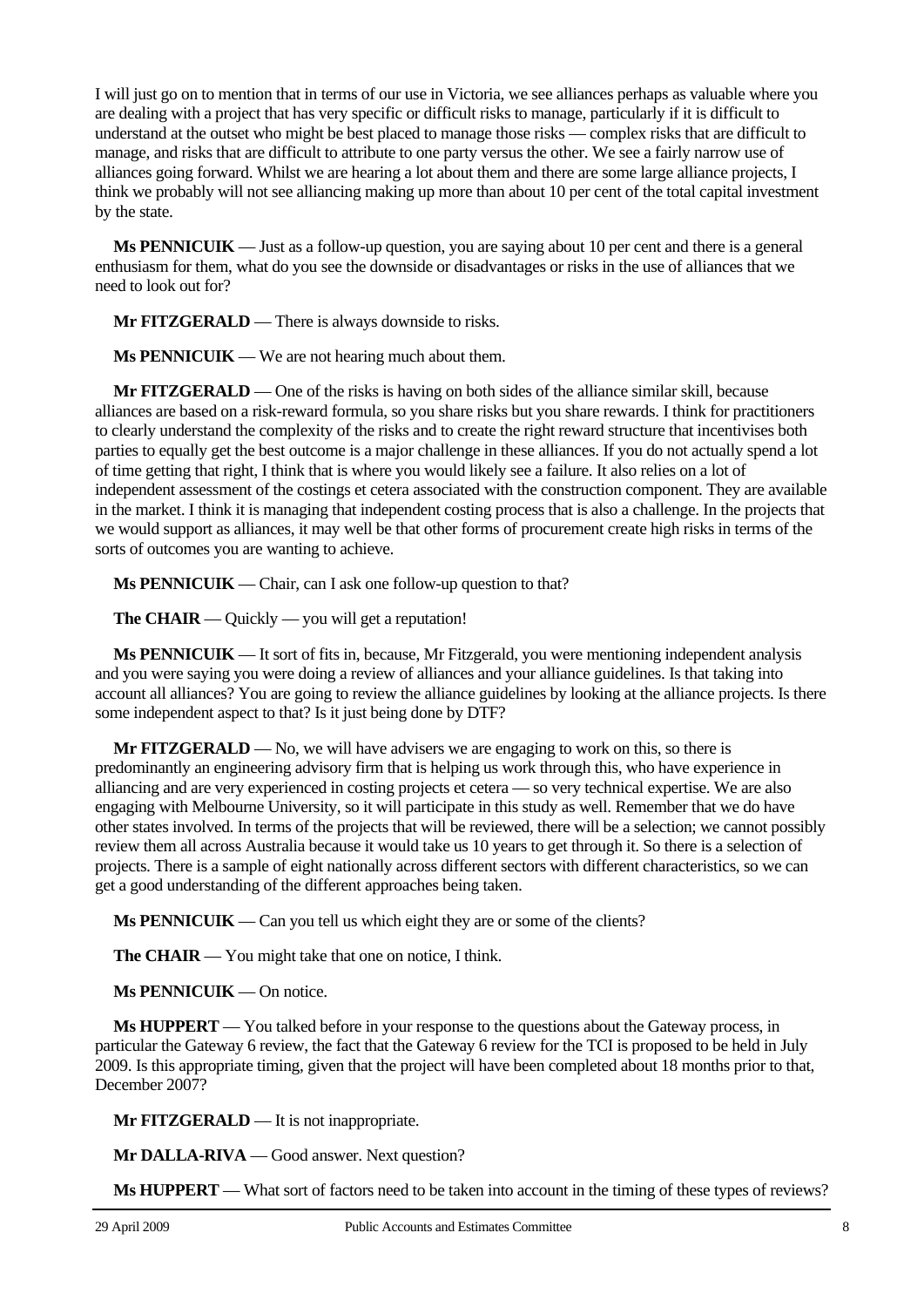**Mr FITZGERALD** — I do not know whether 18 months later is appropriate or inappropriate. It does seem to be a bit longer but sometimes it is worthwhile actually allowing, particularly a complex project like that, to give it some time to make sure it is actually operating properly. You might have done this six months or so, because if there is reason for probably taking a little longer than you might otherwise believe it should, I think it is probably to test it under various traffic scenarios and through different seasons et cetera in the case of that project to make sure that from an operational perspective, it is a successful outcome. That would be my understanding of where we are at.

**The CHAIR** — Are there guidelines under the Gateway process for timing?

**Mr FITZGERALD** — I do not particularly know the answer to that. I am happy to take it on notice.

**The CHAIR** — Maybe you should give us a copy of the Gateway 6 guidelines.

**Mr FITZGERALD** — Yes, we can do that; there is no problem about that.

**Mr WELLS** — We can get it under FOI.

**The CHAIR** — Save your money.

**Mr FITZGERALD** — In fact it is available on the internet, if you would like to access it. Just in respect of the benchmarking of alliancing, it was pointed out to me that the scope of that review is being signed off by the Auditor-General's office as well.

**Ms PENNICUIK** — Thank you.

**Mr RICH-PHILLIPS** — Mr Fitzgerald, the Auditor-General made some comments on the assessment of the risks surrounding the transaction to cash out the concession notes, specifically the assessment of risks associated with continuing to hold the concession notes to their maturity. Is DTF aware, either directly or indirectly, of any activity, action or proposal on the part of Transurban to in any way defer the redemption of the concession notes or in any other way devalue the concession notes?

**Mr FITZGERALD** — We are not aware of any action by Transurban to do that.

**Mr RICH-PHILLIPS** — Are you aware of any action by any other party to do that?

**Mr FITZGERALD** — No.

**Mr RICH-PHILLIPS** — That was never an issue leading up to this transaction that became a factor in the mind of Treasury?

**Mr FITZGERALD** — No, not at all.

**Mr SCOTT** — I noted in the Auditor-General's report that the final cost and completion dates for the Tullamarine–Calder Interchange project was on time and within budget. We had discussions with the Auditor-General's office around the advantages of alliance projects as a methodology. I am interested in your opinion whether you consider that a factor in the fact that the project was on budget and on time?

**Mr FITZGERALD** — Was a factor of?

**Mr SCOTT** — The fact that it was successfully completed within budget and on time — —

**Mr FITZGERALD** — Being a?

**Mr SCOTT** — An alliance project.

**Mr FITZGERALD** — Because it was an alliance project?

**Mr SCOTT** — Yes.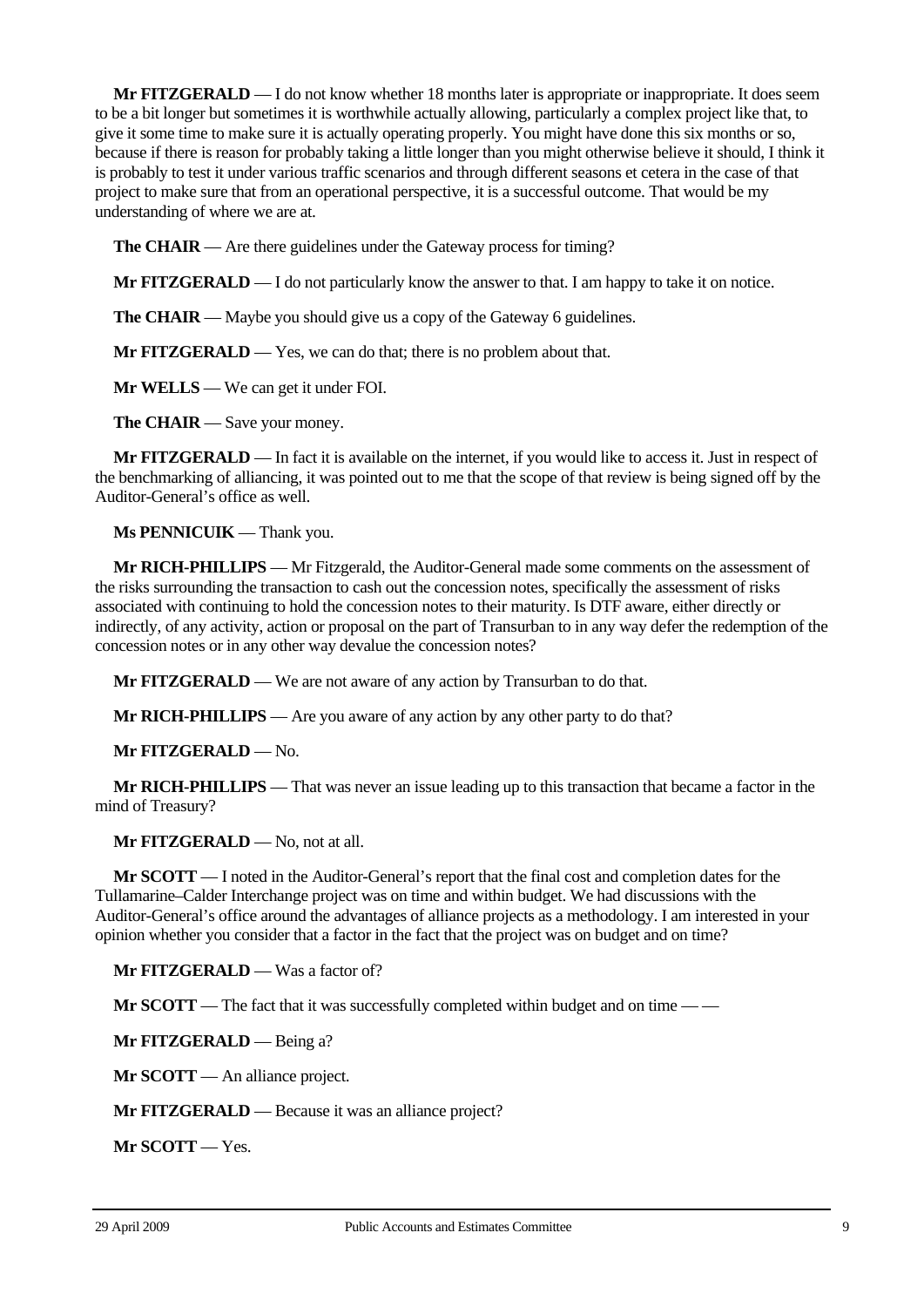**Mr FITZGERALD** — Yes, it was an alliance project. It was delivered on time and on budget. The trouble is with all these projects that we would have had to do it twice under a different procurement method to know the point. But whether the outcome was any different, so — —

**The CHAIR** — Do two of them.

**Mr FITZGERALD** — But clearly, it was a complex project in terms of traffic management. There were a lot of commercial issues around the project because it feeds traffic into the toll road. So there was a lot of complexities and they seem to be well managed through the alliance process.

**The CHAIR** — In your letter which was sent to us, by you actually, by the Secretary, you talked about the probity arrangements. We just had evidence from the Auditor-General earlier today where he reiterated his view in regard to probity auditors and probity advisers, that this particular function should be separate. I notice you have said that perhaps the level of probity should not be left to the head of an organisation undertaking a particular project. But you also say at the bottom of page 4 of your letter:

… will take into account the findings of the Victorian Auditor-General's office report into transport ticketing and the recommendations of PAEC in respect of tendering guidelines.

We actually did endorse the Auditor-General's view in regard to probity auditors and probity advisers being separate positions. We also said that these guidelines should be applicable to non-government sector agencies. Can you just tell us where you are at on that?

**Mr FITZGERALD** — I will tell you what I can. The letter I gave you actually clearly just simply states the current policy position because that is all I can state. Yes, of course you are correct that you will endorse the Auditor-General's recommendation in terms of the separation of probity advice and audit. That is still being considered by government, so there has been work and consideration undertaken by the department, but to my knowledge it is not a decision that has been taken by government yet in terms of new policy or changed policies, so I am not in a position to say that.

### **The CHAIR** — Sure.

**Mr FITZGERALD** — I do understand that it is well advanced and something is likely to come to Parliament in the not too distant future.

**The CHAIR** — Right. I just mentioned that the Auditor-General reiterated his views this morning, so you might just want to pass that one on.

**Mr DALLA-RIVA** — I have a straightforward question: was DTF made aware of any internal financial transactions or any internal loan structures carried out by or within Transurban that could have had an impact on the value or on the state's interests of the concession notes? If so, what were they and what action did DTF take?

**Mr FITZGERALD** — I am sorry, that is a long time ago. I will have to take that question on notice if I may, because I have not prepared. If I look at the letter that came to me, it said to me:

This committee is now seeking specific details on the actions your department has taken, or that are under way to address the recommendations included in the Auditor-General's report.

It goes on to specifically refer to recommendations that we have talked about before — 3.1, 3.3, 3.4, 3.5, 3.9, 4.1, 4.2, 4.3 and 4.4, none of which raised the question that you have. So whilst they are in the Auditor-General's report, they are not something about which I prepared myself for this hearing.

**Mr DALLA-RIVA** — Maybe give some clarity. Page 4, halfway down, says there was discussion about the risk assessments and the concession note transactions. So that might give you some clarity as to what I am asking in particular.

**Mr FITZGERALD** — Okay.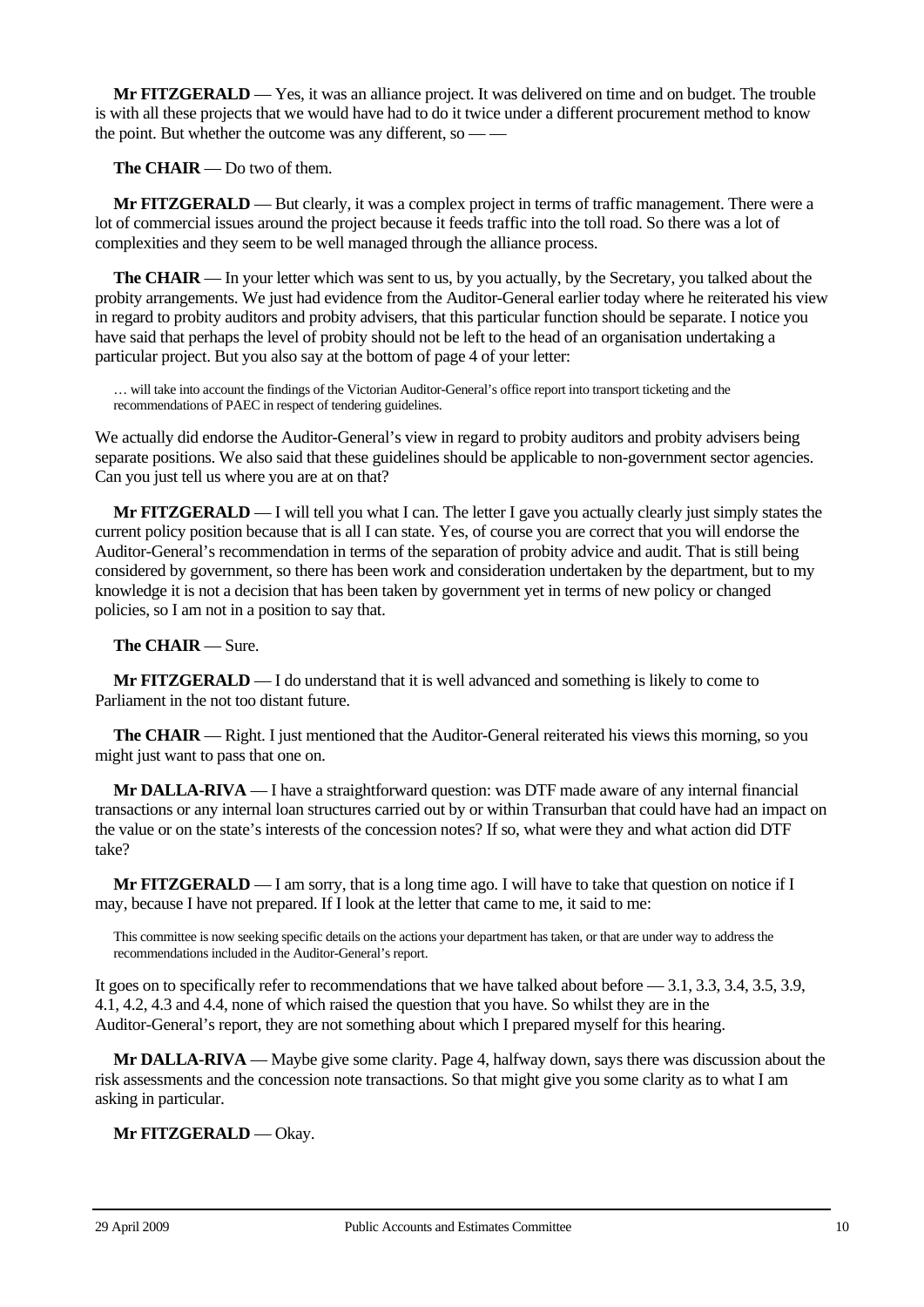**Mr DALLA-RIVA** — So it is on page 4 of the executive summary. It starts and is in relation to the comment 'the state did not conduct'. So that may give you some guidance. But I will have you take that on notice.

### **Mr FITZGERALD** — Right.

**The CHAIR** — All right, if there can be a follow-up on that one.

**Ms MUNT** — I am still interested in procurement. I am just trying to get my mind clear on how it actually works. You mentioned that you got an adviser, Rothschild, to come and do some analysis of different projects and different methods of going ahead with those projects and funding them. The DTF also does that work, I understand, within it — is that correct?

## **Mr FITZGERALD** — Yes.

**Ms MUNT** — So how do you decide how you are going to analyse a particular project? Are you going to do it for yourself? Are you going to appoint an adviser to do it? Then once that is decided, how do you then get that information together and work out what is the ultimate way, or the best way, of actually financing or going ahead with the project? I just want to get myself clear on the processes that are undertaken.

**Mr FITZGERALD** — Look, there are a couple of things, I think, that we think about in that process. One is the complexity of the task, and one is the size of the task.

In terms of complexity, the skill and experienced required to understand and model the risks associated with quite complex financial instruments, such as concession notes, is a very detailed and complex process. There is a question about whether at any time in the department do you have all the skills needed to undertake that sort of work and that is coupled with a judgement about whether you actually have the resources to and capacity to do it. It depends on what else is on at the time. We have limited resources, we have a lot of work to do and it is not uncommon for the department, like any other department, to engage expert advisers on any such matters. Often it is engineering matters or health services. They are the two things that I guess we consider when considering. Then we go through a process where best you consider those skills. Again they are very broad. In this case, if you think about the concession notes, they are a market instrument, so they are traded or can be traded on the market. Sometimes these sort of technical skills you might want might sit in an accounting firm. But accounting firms do not trade market financial instruments. So you might engage an investment banking-type organisation on occasions, which understands how the markets value instruments like this, rather than the pure theoretical or discounted cash-flow approach to the value of an asset.

**Ms MUNT** — So that independent advice would then come back to DTF and then you would analyse that advice in relation to VicRoads or whoever, and then make a decision on that information that has been provided?

**Mr FITZGERALD** — Yes. And you would test. Typically you get this advice back and you would certainly test a lot of the assumptions. You would test the methodology that was used. We often find that we are better using those skills we have in the department to test and analyse the work of others, which gives you a more robust outcome, I believe, than doing all the work yourself. You actually have two parties that are debating the methodology, debating the assumptions, debating the issues. It often gives you a better outcome.

**Mr WELLS** — Mine is a follow-up question to Janice's question. The Auditor-General's report says:

In relation to the TCI project, we concluded that there was no evidence of detailed consideration of funding sources other than the encashment of concession notes.

Why did the Department of Treasury and Finance take that option?

**Mr FITZGERALD** — It is related to your earlier question, I think. The alternative funding mechanism — it was the government paying for it directly out of budget surpluses. I am not sure what analysis you do because on the one hand you are actually assessing the value of an asset that you are selling, effectively, to raise the capital; on the other hand, you are simply providing cash out of budget surpluses out of the following four years, or whatever it might be. So I think there is very little basis for comparison.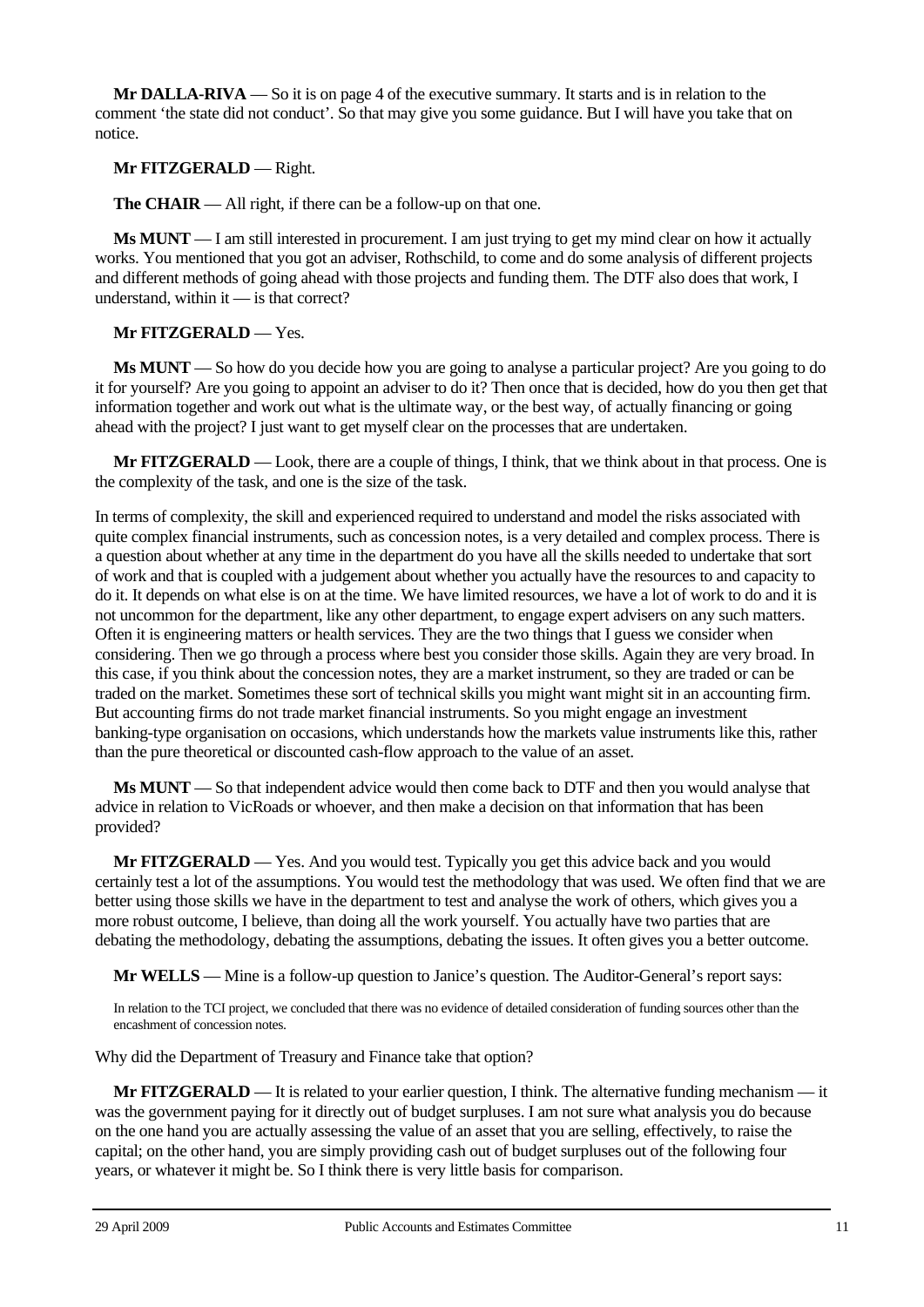**Mr WELLS** — But the Auditor-General said that you did not undertake a detailed consideration of other funding sources. Why was it that you went with only the encashment of concession notes?

**Mr FITZGERALD** — I would have to take on notice what our response to that was, unless someone can point it out to me. I can only say that we would not have agreed with the Auditor-General that there were alternative funding sources, other than funding through budget surpluses. He said we did not do it. I guess I am saying that there were not other funding sources, other than budget surpluses.

**Mr WELLS** — No, that is not the point. What the Auditor-General is claiming is that you did not consider other options. In your earlier answer to me, you said that they could go out to the market to borrow. That was one of the options that you suggested. What the Auditor-General is saying is that you did not consider going out to the general market to borrow or debt financing. The only option that you took in detail was the encashment of concession notes. The question is: why did you take that singular option?

**The CHAIR** — You can take it on notice, but I should point out that the response by the Secretary is to say — whether there is agreement between the Auditor-General and the Secretary is obviously a moot point that:

A number of funding alternatives were considered and analysed in depth for the M1 project.

The Secretary goes on to say that:

The Treasury Corporation of Victoria was engaged to prepare detailed analysis of possible alternative debt-financing strategies (for example, the securitisation option).

**Mr WELLS** — Hang on. The question was in regard to the TCI project. With respect, Chair, it was in regard to the TCI project. You are referring to the M1 project. They are two different projects.

In fairness, if we could have a response back to the Committee: considering the time, why do we not do it that way?

**Mr FITZGERALD** — I am happy to do that.

**The CHAIR** — We will take it on notice.

**Mr NOONAN** — It is probably a nice way to end, in terms of the *Project Alliancing Practitioners' Guide*, you talked about a review process. I would like to understand what process DTF adopt to review the guidelines such as this, who is involved in that review and, without pre-empting what you might find as a result of that review, what perhaps critical areas might come under consideration or greatest consideration in terms of a review in this area.

**Mr FITZGERALD** — Those that are involved, I have mentioned the advisers who will be working for us — the University of Melbourne, who, by the way, have undertaken some benchmarking studies of public-private partnerships and traditional procurement, so they are very well experienced in this area. Regarding the eight projects that will be reviewed, that will not be a desktop review of their documentation only; as well as that, it will involve interviews with various project directors and those involved in their projects. They will all be included, both at a state and national level. This project will take six months, going through to August, so there will be a lot of interaction with various parties. There will be interaction with industry as well. We will be talking to construction companies and others whom we find on the other side of the alliance, and through the Australian alliance association as well, which represents the market participants. So it will be very broad; we will try to make it an all-encompassing review. The objective is to assess whether alliancing provides value for money for taxpayers, when alliances are best used, in what sorts of circumstances, in what sorts of projects, in what sorts of project complexities, et cetera. But the ultimate objective will be to improve value-for-money outcomes.

**The CHAIR** — Thank you very much for your evidence. I need to formally say that concludes consideration of funding and delivery of two freeway upgrade projects. I thank you, Mr Fitzgerald, Mr Loos and Ms Opie, for your attendance today. The Committee will follow up with you in writing at a later date the questions that have been taken on notice, and it requests that a written response to those matters be provided within 30 days.